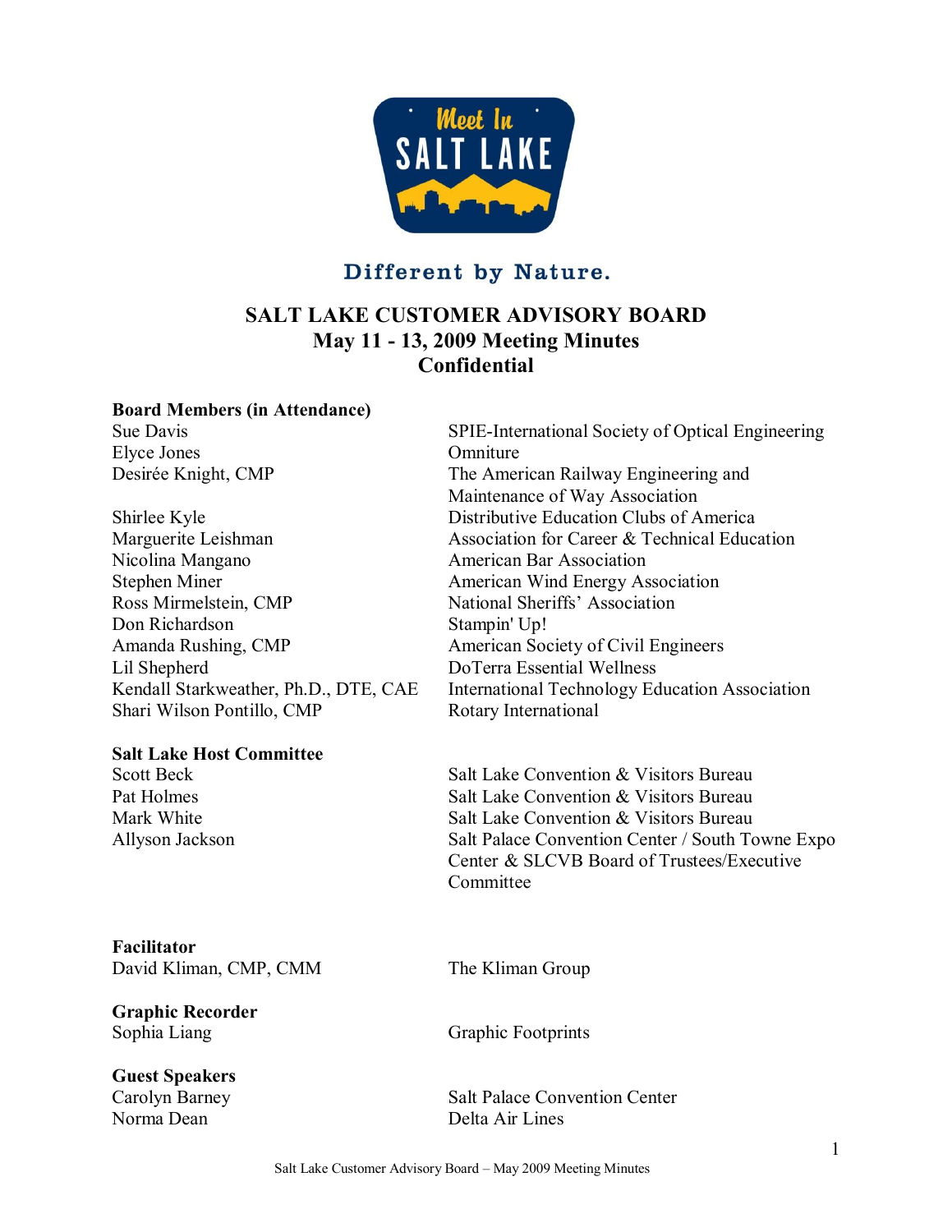Brent Pribil **Omniture** 

#### **Gallery Attendees**

Ann Bangerter Hotel Monaco<br>Tessa Baysinger Salt Palace Co Erin Litvack Salt Lake County Jeff Olson Rare Method Joe Snarr Sheraton Hotel

Jed Hansen Salt Palace Convention Center John St. Martin Salt Palace Convention Center

Jason Badell Salt Lake Convention & Visitors Bureau Salt Palace Convention Center Royce Failner<br>
Royce Failner<br>
Salt Lake Convention & Visitors Bureau<br>
Salt Lake Convention & Visitors Bureau Salt Lake Convention & Visitors Bureau Annie Harrell Salt Lake Convention & Visitors Bureau Steve Lindburg Hilton Salt Lake City Center Tyson Lybbert Marriott Salt Lake City Center<br>Michael Mack Salt Lake Convention & Visito Salt Lake Convention & Visitors Bureau Ruth Naccarato<br>
Todd Ness<br>
Todd Ness<br>
Salt Lake Convention & Visitors Salt Lake Convention & Visitors Bureau Robert O'Neil Salt Lake City Marriott Downtown Sally O'Neill Salt Lake Convention & Visitors Bureau Chris Peterson Salt Lake Convention & Visitors Bureau Tori Piersante **Salt Lake Convention & Visitors Bureau** Julie Rhoads Salt Lake Convention & Visitors Bureau Allison Sheffield Salt Lake Convention & Visitors Bureau Tina Stark Tina Stark The Housing Connection<br>Shawn Stinson<br>Salt Lake Convention & N Salt Lake Convention & Visitors Bureau Eric Thompson Salt Lake Convention & Visitors Bureau Tamme Thompson Salt Lake Convention & Visitors Bureau Angela Tyler Salt Lake Convention & Visitors Bureau Diane Utley Salt Lake Convention & Visitors Bureau

## **Tuesday, May 12, 2009**

### *Welcome*

Board members, Salt Lake hosts and Gallery attendees made introductions. Several significant life events were shared including Shari Wilson's recent marriage, Shirlee Kyle's promotion to Associate Executive Director and Stephen Minor's promotion to Senior Vice President. Congratulations to all!

#### *Opening Comments – Scott Beck and David Kliman*

Scott and David welcomed the Board and thanked them for their time and commitment to Salt Lake. The Board was asked to speak honestly and openly on behalf of the meetings and convention industry as well as their respective organizations. The Board's role is to act as a sounding board; a highly relevant sample of Salt Lake's target meetings and convention audience. Salt Lake will listen and learn from the Board and appropriate action will be taken on its recommendations.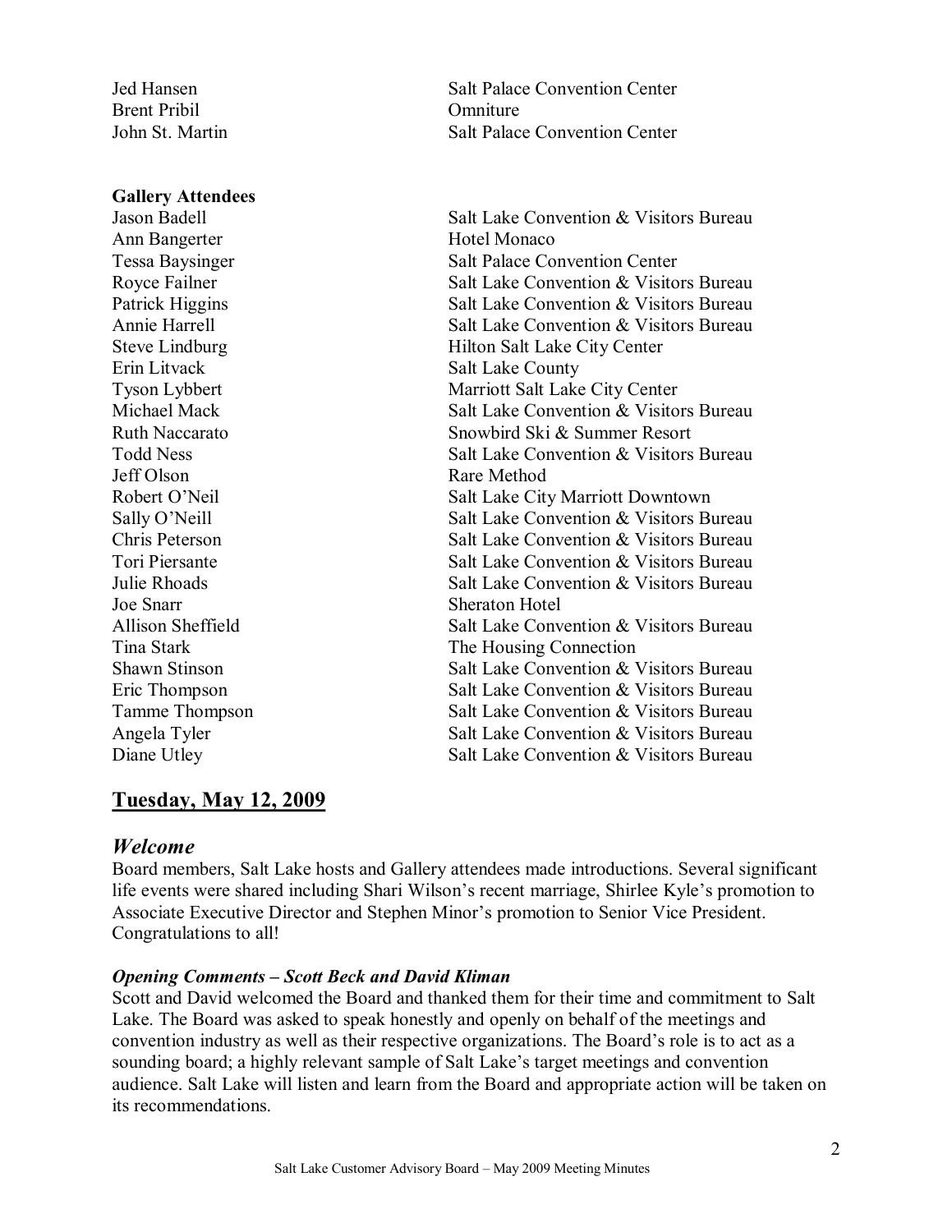Scott provided an update regarding Salt Lake's performance and forecast:

- Society of American Military Engineers 1,200 attendees now meeting in Salt Lake
- · 2008 was second best booking year in SLCVB's 25 year history; booked 468,000 room nights for future years
- Convention Sales 1009 results were 122% of goal
- Success of [www.meetinutah.com](http://www.meetinutah.com/) partnership was outlined including its print campaign
- · Ski Salt Lake *Super Pass* helped Salt Lake County become the #1 Ski Destination on the Travelocity Network for 2007-2008 and 2008-2009 ski seasons
- · Downtown Rising \$2.4 billion project; first phase: Richards Court condos open in 2010, Main Street apartments and condos followed by retail complex opening in 2012; new "grand" boulevards being developed. Additional details regarding the project are found in a recent New York Times article: http://www.nytimes.com/2009/05/13/realestate/commercial/13utah.html?  $r=1$ &scp=1&s

q=salt%20lake%20downtown%20rising&st=cse

- · Legislature revamped liquor laws to eliminate private club membership requirement effective July 1, 2009
- · 7 new restaurants have opened in downtown area since January 2009
- Integration of CVB and Salt Palace websites has been completed
- TRAX service to SLC Airport slated to begin service in 2012
- MPI WEC July 2009 will be a major event
- APEX Green Meeting Council highlights:
	- o Measurement and testing criteria with 9 sectors: AV Production, Accommodations, Communications, Destination, Exhibits, Food & Beverage, Meetings/Venue, Onsite Office and Transportation
	- o Within each category, the following sectors will be evaluated: Energy, Community Partners, Staff Management Policy, Communications Policy, Procurement, Waste, Water and Air Quality
	- o Each category has baseline scoring; compliance required across all categories
	- o The Board commented that the system must be easy to use and cost neutral in order to gain widespread acceptance

## *Food Services – Robert Sullivan – Utah Food Services (UFS)*

Sully reviewed food service trends; the following outlines the highlights:

- Small plates, action stations and well-executed high quality foods dominate
- · UFS donates excess food to Utah Food Bank
	- o Recommend creation of F&B "pick up" report; would help meeting professionals to better monitor events and plan for future functions

## *Event Management – Jed Hansen, John St. Martin & Carolyn Barney – Salt Palace*

The Board and guest speakers were asked to discuss ways in which the Salt Palace can enhance its event management products and services; the following feedback was offered:

- · Critical that Event Managers are effective customer "advocates" with full knowledge and ability to completely manage the service relationship
- Create working relationships defined by "no surprises"; effective communication is key to any successful program
- · Develop mentor style educational programs which provide meeting professionals with tools to enhance their abilities to work effectively with Event Managers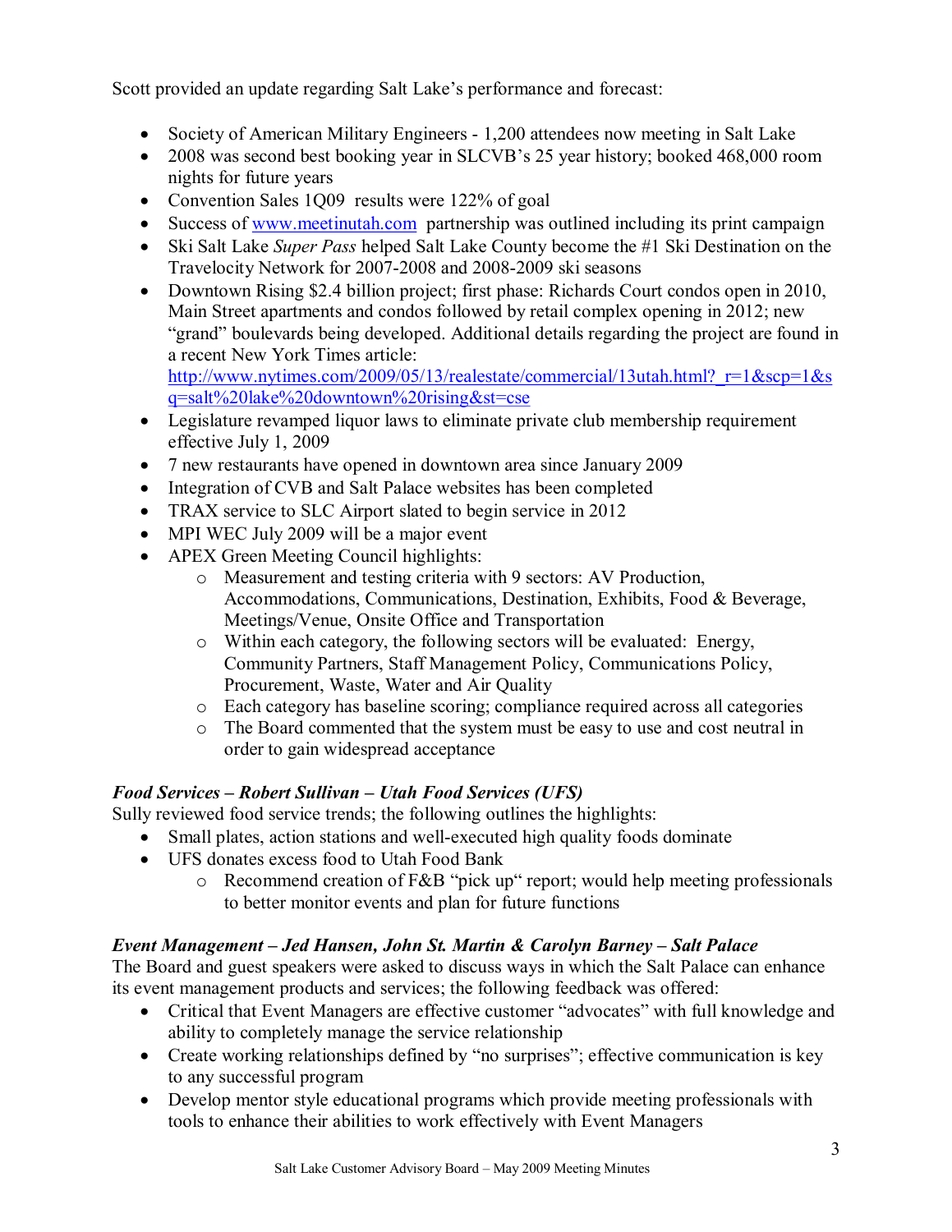- Load-in and load-out days are critical
- Performance clauses are key and must contain clearly defined methods to address issues in order to achieve successful outcomes and agreed-upon performance
- · Most busy convention centers push timelines too close to the event dates, Salt Lake can differenciate itself by confirming services well in advance of the event date; 6 months was recommended
- Better communication between CVB and Salt Palace is needed in regards to individual meeting professionals' profiles and needs
- When asked which convention centers do a great job in managing customer relationships; the following were citied:
	- o Salt Lake
		- o Providence o Indianapolis

o Copenhagen o Birmingham (UK)

- o Chicago
- · Buyers gravitate to centers which offer flexibility; exclusive service contracts are bothersome to most meeting professionals
- The Advisory Board discussed site inspections; their comments are found in the Recommendations and Action Items section on page 7 of this report.

### *Economic Realities, Meeting Industry Trends and Industry Advocacy*

The following outlines the Advisory Board's discussion:

- · [www.ustravel.org](http://www.ustravel.org/) and [www.meetingsmeanbusiness.com](http://www.meetingsmeanbusiness.com/) were cited as excellent resources for information related to government advocacy and information regarding ROI measurement and standards
- MPI Future Watch 2009 offers a comparative outlook on the global meetings market: [http://www.mpiweb.org/cms/uploadedFiles/Research\\_and\\_Whitepapers/FutureWatch2009.pdf](http://www.mpiweb.org/cms/uploadedFiles/Research_and_Whitepapers/FutureWatch2009.pdf)
- Face-to-face meetings will remain relevant; despite impact of technology. Social media and other technology tools are being used more to augment face-to-face meeting; webinars and video conferencing are sometimes used for smaller (typically less than 20 people); especially useful for continuing education and training meetings
- · Business travel creates 2.4 million jobs; meetings and events are directly responsible for 1 million American jobs
- · Business travel accounts for \$240 billion in spending and \$39 billion in tax revenue at the federal, state, and local levels
- · Many organizations are experiencing massive drops in sponsorships; while others (Wind/Alternative Energy, Railroads ) are experiencing significant growth in sponsorship and attendance, or are at least maintaining their sponsorships and steady in attendance
- Exhibit sales and pre-meeting attendance is down for many groups (market specific)
- Many city-wide groups are able to negotiate contracts with no (or limited) attrition clauses due to market conditions

# **Wednesday, May 13, 2009**

## *<i>Under One Roof – Self-Contained and Convention Center Meetings*

- Single point of contact (and contract) was cited as the overwhelming advantage of negotiating and managing a self-contained group; leverage of rooms and food and beverage revenue, lack of room rental and exclusive vendors (in hotels), no shuttle expense etc., trumps convention center business model
- "One-stop-shopping" is highly desirable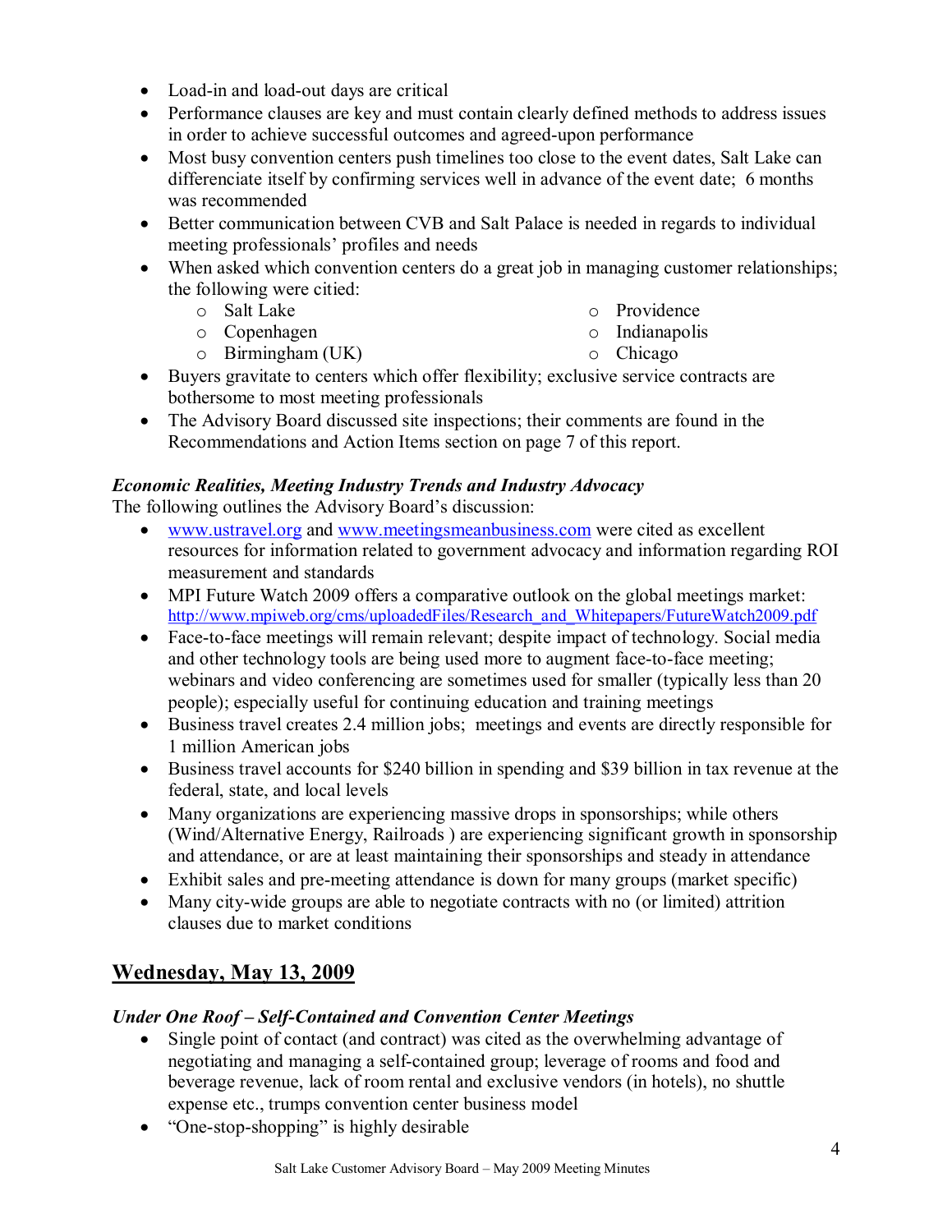- Brand loyalty is much less important as a buying decision factor; many planners and attendees choose reduced cost over loyalty to a brand
- Younger meeting attendees are creating self-organized events, often planned with remarkably tight timelines (often within just hours); "Open Space" ('in the moment', attendee-generated agenda topics) meetings.
- "Blockless" city-wide meetings with thousands of attendees have been successfully managed in Bangkok and some other cities; this trend may become more popular, although generally, doubt was expressed as to whether this could be done in the U.S.
- When asked which destinations and suppliers are best in class for providing single source sales and service, Team San Jose and the Grand Hyatt San Diego were cited as successful examples offering "one-stop-shopping" and Event Manager "advocates"; combining to create an enhanced customer experience
- · "Room Pirates" were discussed see article for details: <http://www.asaecenter.org/PublicationsResources/ANowDetail.cfm?ItemNumber=39139>

## *Customer Report Card – Brent Pribil & Elyce Jones – Omniture*

Brent and Elyce outlined the highlights of their recent meeting; the following summarizes their comments:

- Omniture Summit February  $17 20$ , 2009, 1,244 attendees representing 569 companies
- Hilton, Grand and Little America were HO hotels (2,575 room nights), significant number of rooms booked outside the block
- · All education and partner events took place at the Salt Palace
- Executive meetings took place at Grand America
- Parties: Grand America (Maroon 5), Apres Ski Party, After Party at Bliss with live karaoke band
- Hosted ski day at Snowbird
- Strong traditional and new media presence
- · Online tools expanded attendees' experience with Summit content
- Significant Salt Palace signage and AV production
- Good news:
	- o "Excellent" relationship with the Salt Palace; the Center team is "outstanding"; staff went "above and beyond" and "truly earned the business"
	- o Hilton agreed to reduce room block based on economic slowdown. Grand America and Little America did same; however, it required more negotiation time and energy
	- o Utah Foods was "great"
- Opportunity Areas
	- o Protect integrity of signage (competing in-house groups overshadowed some Omniture signage)
	- o Value and cost of big name entertainment is questionable

# *Delta Air Lines – Norma Dean*

Norma discussed Delta's key issues, product and services including the recent merger with Northwest; the following outlines her comments:

- Delta is now the world's largest airline with 70,000+ employees serving 66 countries
- 1,369 Delta daily flights; 4,571 Delta Connection daily flights
- Serves 170 million passengers annually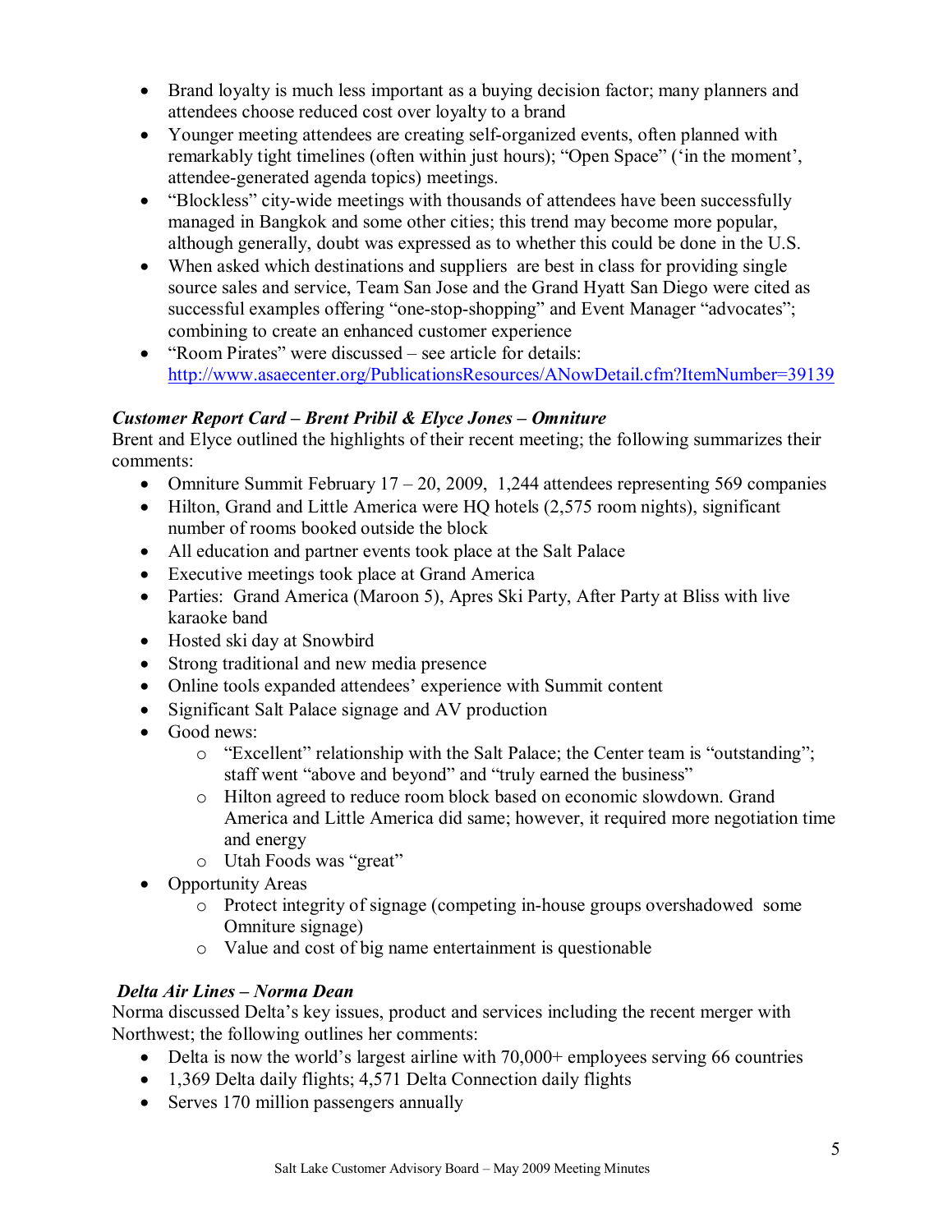- State of the Airline Industry
	- o Worst economic environment since 9/11
	- o Average airfares & hotel rates dropped 1Q09 (Amex Business Travel Monitor)
	- o 9.2% drop in domestic yield in 1Q09
	- o Volatile cost of fuel in 2008; jet fuel hedging had huge negative financial impact
	- o Poor economy and erosion of demand are critical concerns
	- $\circ$  Aligning supply & demand capacity reductions and new service
- Delta/Northwest Merger Benefits
	- o Creates the world's largest global airline and a financially stronger company
	- o Geographically balanced network, more global options/scope coverage
	- o Revenue and cost synergies
	- o Best practices improve the customer experience
	- o Combats volatile fuel prices
	- o Extensive new long haul international routes
	- o Number 1 airline domestically
	- o New product and services, onboard WiFi for all aircraft expected by end of 2009
	- o Delta is dedicated to Salt Lake



**ADELTA KLM AIRFRANCE** 

### *Wrap Up*

The Board was thanked for their commitment to the process of continuous improvement for Salt Lake. Their feedback is tremendously helpful; their candor and honest dialogue will be put to good use. Carbon offsets for all CVB staff and Advisory Board members' travel is being done in conjunction with Salt Lake County's One Million Trees program; trees are lovingly planted and cared for in Salt Lake by Tree Utah. Details at <http://www.visitsaltlake.com/visit/green/>

The next meeting will take place during 1Q2010; exact dates to follow. The meeting was adjourned. Recommendations and Actions Items are found on the following page.